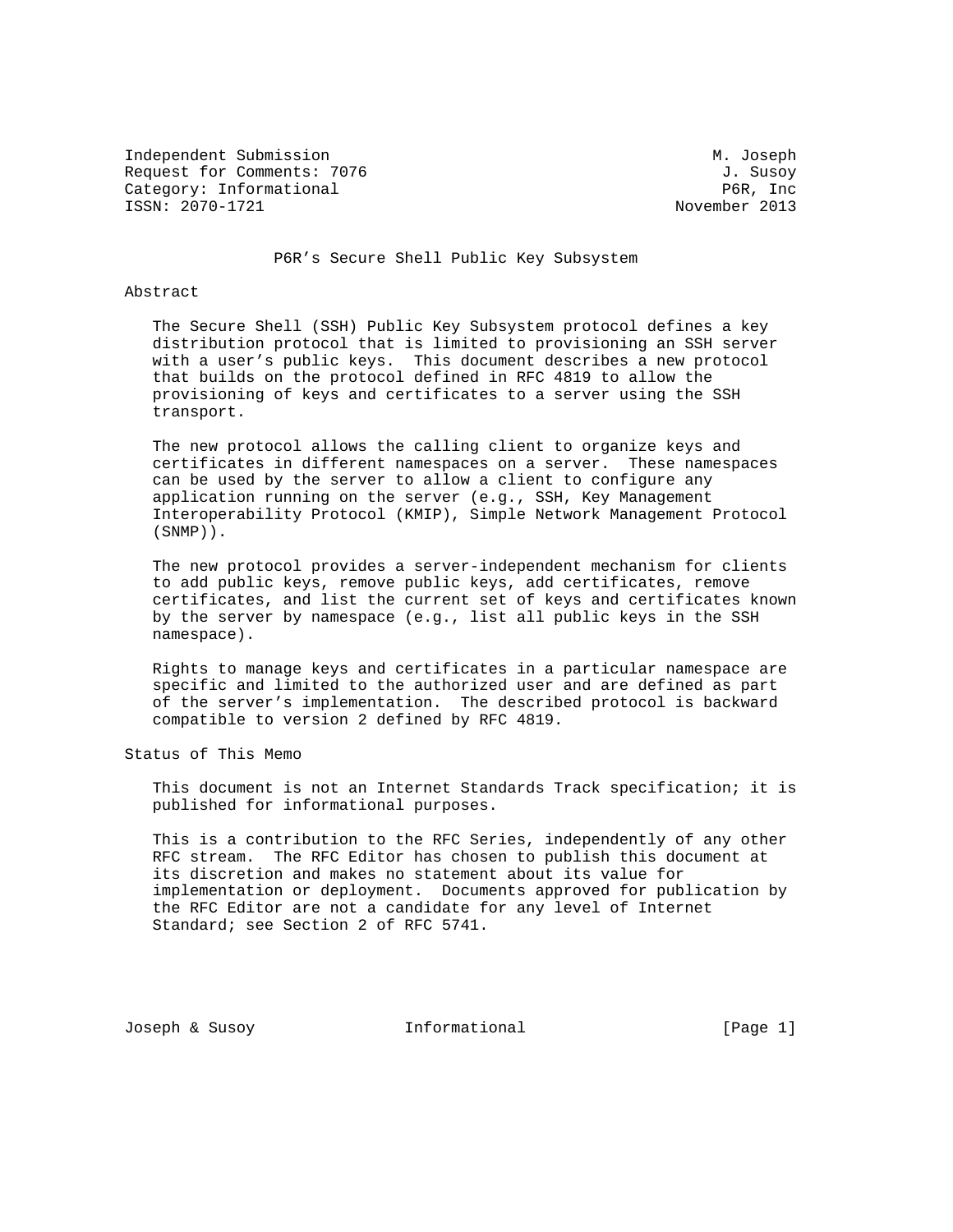Information about the current status of this document, any errata, and how to provide feedback on it may be obtained at http://www.rfc-editor.org/info/rfc7076.

Copyright Notice

 Copyright (c) 2013 IETF Trust and the persons identified as the document authors. All rights reserved.

 This document is subject to BCP 78 and the IETF Trust's Legal Provisions Relating to IETF Documents (http://trustee.ietf.org/license-info) in effect on the date of publication of this document. Please review these documents carefully, as they describe your rights and restrictions with respect to this document.

Table of Contents

| 2.    |                                                         |
|-------|---------------------------------------------------------|
|       | 3. Overview of Extensions to the Public Key Subsystem 3 |
|       |                                                         |
|       |                                                         |
|       |                                                         |
|       |                                                         |
|       |                                                         |
|       |                                                         |
|       |                                                         |
|       |                                                         |
|       |                                                         |
|       |                                                         |
|       |                                                         |
|       |                                                         |
|       |                                                         |
| $7$ . |                                                         |
|       |                                                         |
|       |                                                         |
|       |                                                         |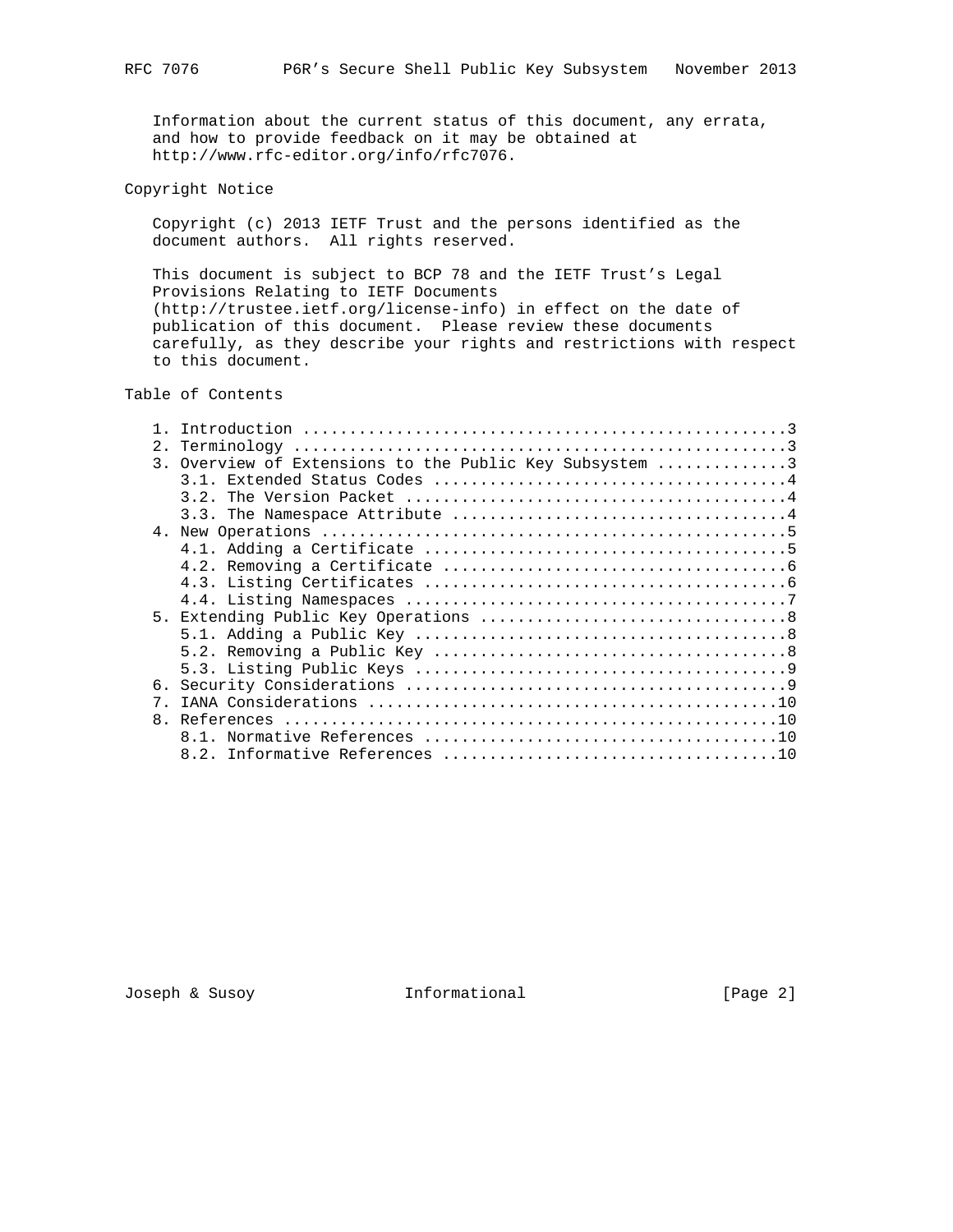# 1. Introduction

 This document describes a new protocol that builds on the protocol defined in RFC 4819 that can be used to configure public keys and certificates in an implementation-independent fashion. The concept of a namespace is added to the protocol's operations; it allows the client to organize keys and certificates by application or organizational structure.

 P6R's Secure Shell Public Key Subsystem has been designed to run on top of the Secure Shell transport layer [3] and user authentication protocols [4]. It provides a simple mechanism for the client to manage the public keys and certificates on the server related to that client. These keys and certificates are normally used for authentication of the client to a service, but they can be used for encrypting results back to the client as well. Uploaded keys and certificates are meant to be able to configure all protocols running on a server (e.g., SSH, SSL, KMIP [8]) that use keys and certificates, as well as the applications that run on a server.

 This document should be read only after reading the Secure Shell Public Key Subsystem [1] document. The new protocol described in this document builds on and is meant to be backwards compatible with the protocol described in [1].

2. Terminology

 The key words "MUST", "MUST NOT", "REQUIRED", "SHALL", "SHALL NOT", "SHOULD", "SHOULD NOT", "RECOMMENDED", "MAY", and "OPTIONAL" in this document are to be interpreted as described in RFC 2119 [2].

3. Overview of Extensions to the Public Key Subsystem

 The Public Key Subsystem provides a server-independent mechanism for clients to add public keys, remove public keys, list the current public keys known by the server, add certificates, remove certificates, and list the current set of certificates known by the server. This secure key distribution mechanism is implemented by a new SSH subsystem with the name of "publickey@p6r.com".

Joseph & Susoy **Informational** [Page 3]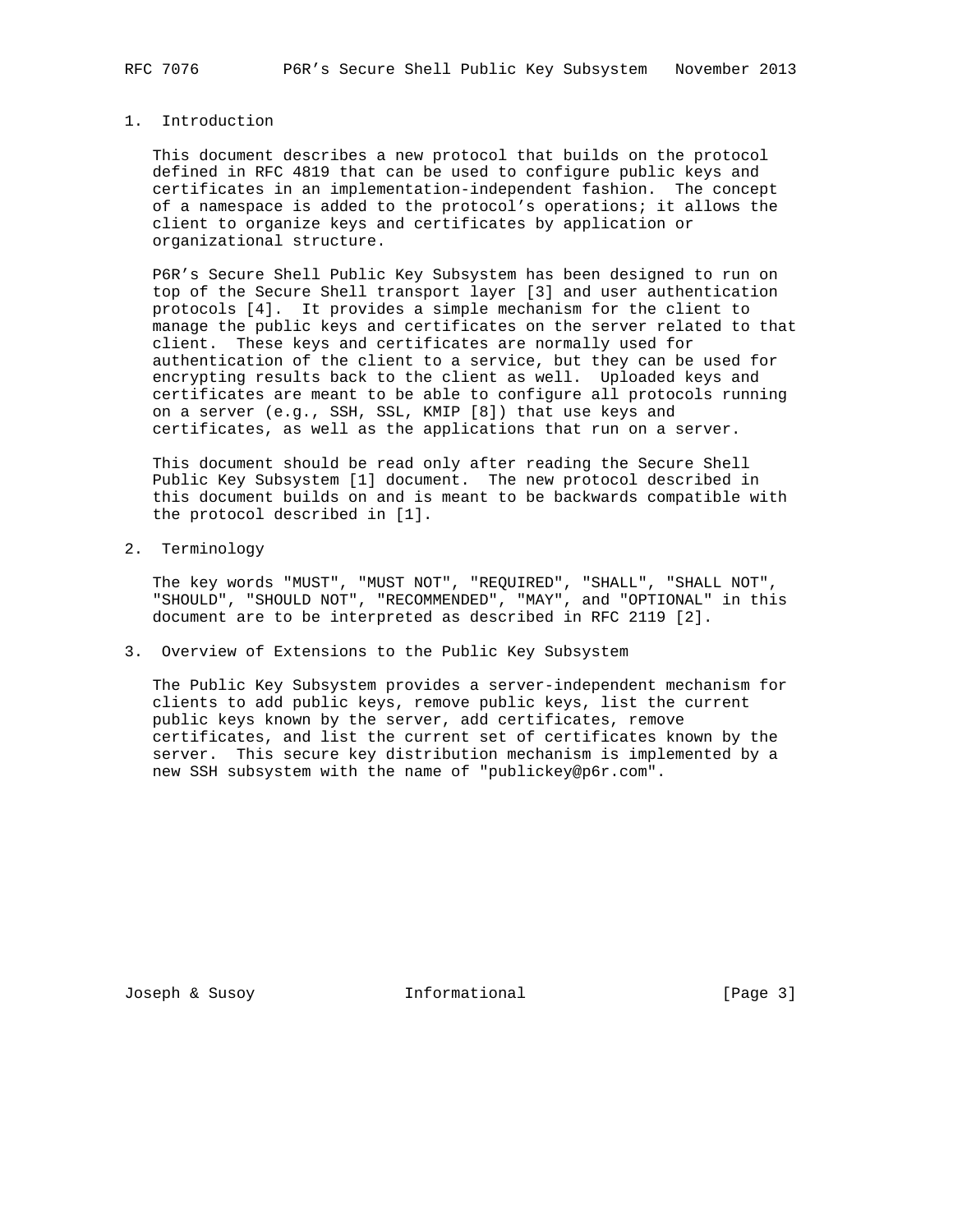## 3.1. Extended Status Codes

 The status code gives the status in a more machine-readable format (suitable for localization) and can have the following values:

| SSH PUBLICKEY CERTIFICATE NOT FOUND       | 192 |
|-------------------------------------------|-----|
| SSH PUBLICKEY CERTIFICATE NOT SUPPORTED   | 193 |
| SSH PUBLICKEY CERTIFICATE ALREADY PRESENT | 194 |
| SSH PUBLICKEY ACTION NOT AUTHORIZED       | 195 |
| SSH PUBLICKEY CANNOT CREATE NAMESPACE     | 196 |

 The meaning of the failure codes is as implied by their names. See Security Considerations for the use of the failure code: SSH\_PUBLICKEY\_ACTION\_NOT\_AUTHORIZED.

3.2. The Version Packet

 Both sides MUST start a connection by sending a version packet that indicates the version of the protocol they are using.

 string "version" uint32 protocol-version-number

 This document defines version 3 of the new protocol. We are using version 3 so that it can be backward compatible with the protocol defined by RFC 4819 [1].

### 3.3. The Namespace Attribute

 The "namespace" attribute is added as an extension to what was described in RFC 4819. The purpose of this attribute is to be able to organize the uploaded keys and certificates into groups where each group represents an application or organization structure. This attribute is a string that should not be longer than 300 characters and MUST be specified in UTF-8 format [5].

 This new protocol uses the "ssh" namespace for the manipulation of public keys in an SSH server and should be considered as the default namespace when none is provided.

 As a convention, namespaces used for protocols are lowercase strings of the protocol's standard abbreviation. For example, "ssl" should be the namespace used for the Secure Sockets Layer protocol. Namespaces for applications should contain the product and vendor's name. To help determine what namespaces already exist on a server, a new operation "list-namespaces" is defined in Section 4.

Joseph & Susoy **Informational** [Page 4]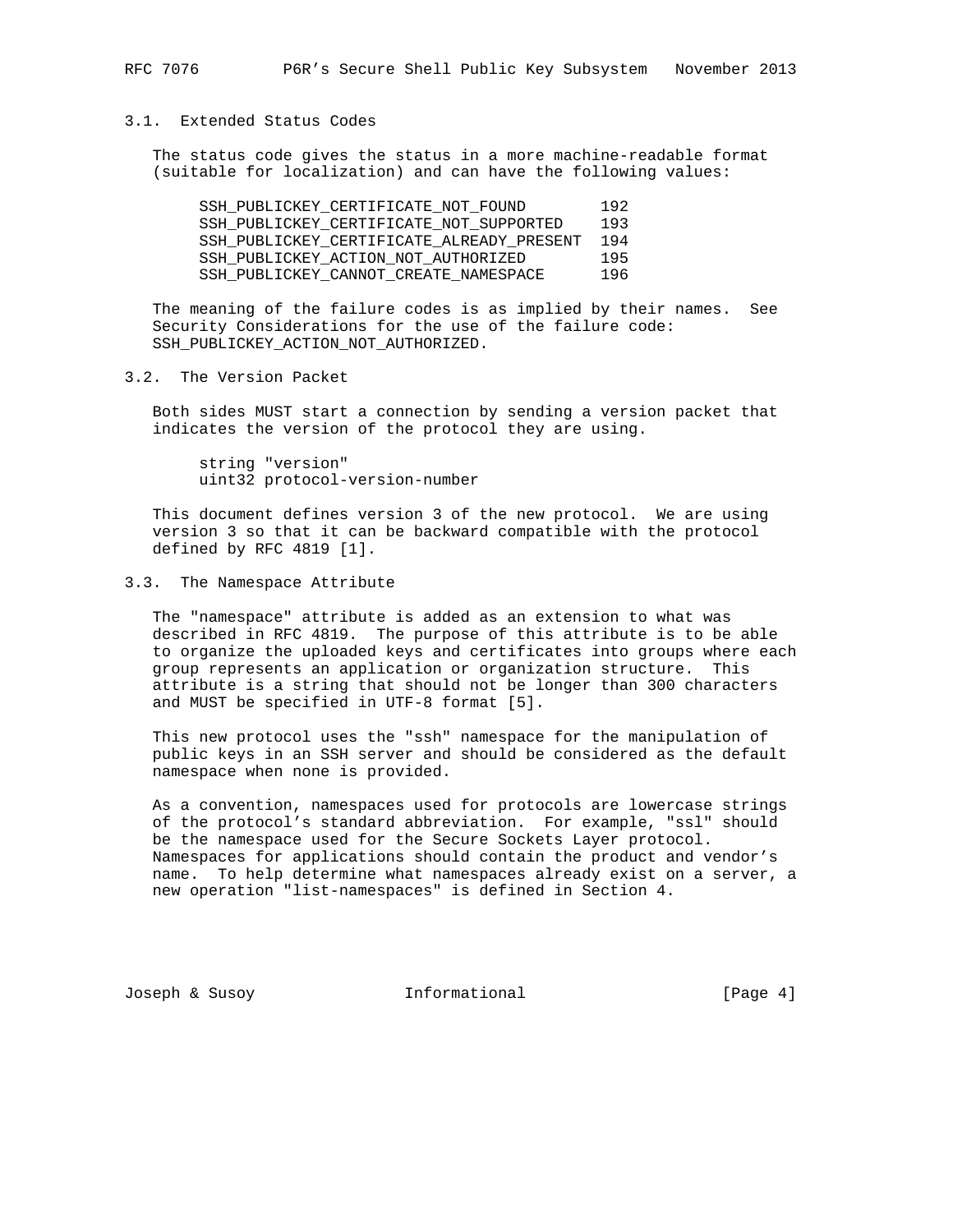P6R's Public Key Subsystem extends the functionality defined in RFC 4819 with the following operations: add-certificate, remove-certificate, list-certificates, and list-namespaces.

#### 4.1. Adding a Certificate

If the client wishes to add a certificate, the client sends:

 string "add-certificate" string certificate format name string certificate blob boolean overwrite uint32 attribute-count string attrib-name string attrib-value bool critical repeated attribute-count times

 This request MUST include at least the "namespace" attribute so that the server knows where to save the certificate. Only one namespace attribute can be used per an add-certificate request. It is possible for the same user to save the same certificate into multiple namespaces, but this must be done with several separate add-certificate requests.

 If the namespace appearing in an add-certificate request does not already exist on a server, then it is created by this operation. However, if the user is not authorized to create a namespace, the server MUST return SSH\_PUBLICKEY\_CANNOT\_CREATE\_NAMESPACE.

 If the overwrite field is false and the specified certificate already exists in the given namespace, the server MUST return SSH\_PUBLICKEY\_CERTIFICATE\_ALREADY\_PRESENT. If the server returns this, the client SHOULD provide an option to the user to overwrite the certificate. If the overwrite field is true and the specified key already exists in the given namespace but cannot be overwritten, the server MUST return SSH\_PUBLICKEY\_ACCESS\_DENIED.

 However, a user may not be authorized to add a certificate to the specified namespace. If the user does not have permission to add a certificate, then the server MUST return SSH\_PUBLICKEY\_ACTION\_NOT\_AUTHORIZED.

 Examples of possible "certificate format names" are: "X509", "pgp-sign-rsa", and "pgp-sign-dss". The format of the public key and certificate blobs are detailed in Section 6.6, "Public Key

Joseph & Susoy **Informational** [Page 5]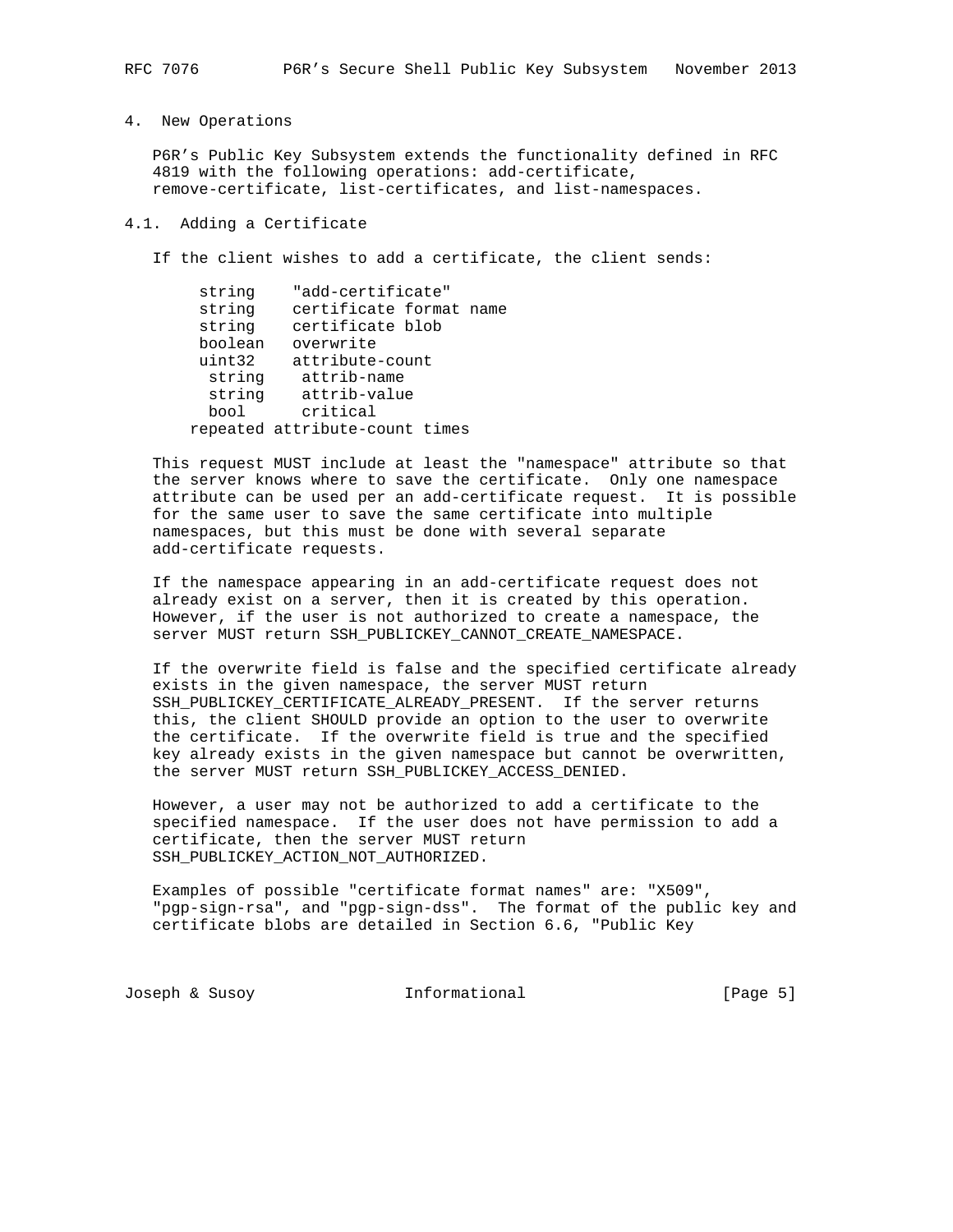Algorithms", of the SSH Transport Protocol document [3], where X.509 certificates are to be encoded using a DER format [6] [7] in a certificate blob.

4.2. Removing a Certificate

If the client wishes to remove a certificate, the client sends:

| string | "remove-certificate"           |
|--------|--------------------------------|
| string | certificate format name        |
| string | certificate blob               |
| uint32 | attribute-count                |
| string | attrib-name                    |
| string | attrib-value                   |
|        | repeated attribute-count times |

 This request MUST include at least the "namespace" attribute so that the server knows from where to delete the certificate. Only one namespace attribute can be used per remove-certificate request. The server MUST attempt to remove the certificate from the appropriate location.

 However, a user may not be authorized to remove a certificate from the specified namespace. If the user does not have permission to remove the certificate, then the server MUST return SSH\_PUBLICKEY\_ACTION\_NOT\_AUTHORIZED.

 Examples of possible "certificate format names" are: "X509", "pgp-sign-rsa", and "pgp-sign-dss".

4.3. Listing Certificates

 If the client wishes to list the known certificates, the client sends:

string "list-certificates"

The server will respond with zero or more of the following responses:

| string | "certificate"                  |
|--------|--------------------------------|
| string | certificate format name        |
| string | certificate blob               |
| uint32 | attribute-count                |
| string | attrib-name                    |
| string | attrib-value                   |
|        | repeated attribute-count times |

Joseph & Susoy **Informational** [Page 6]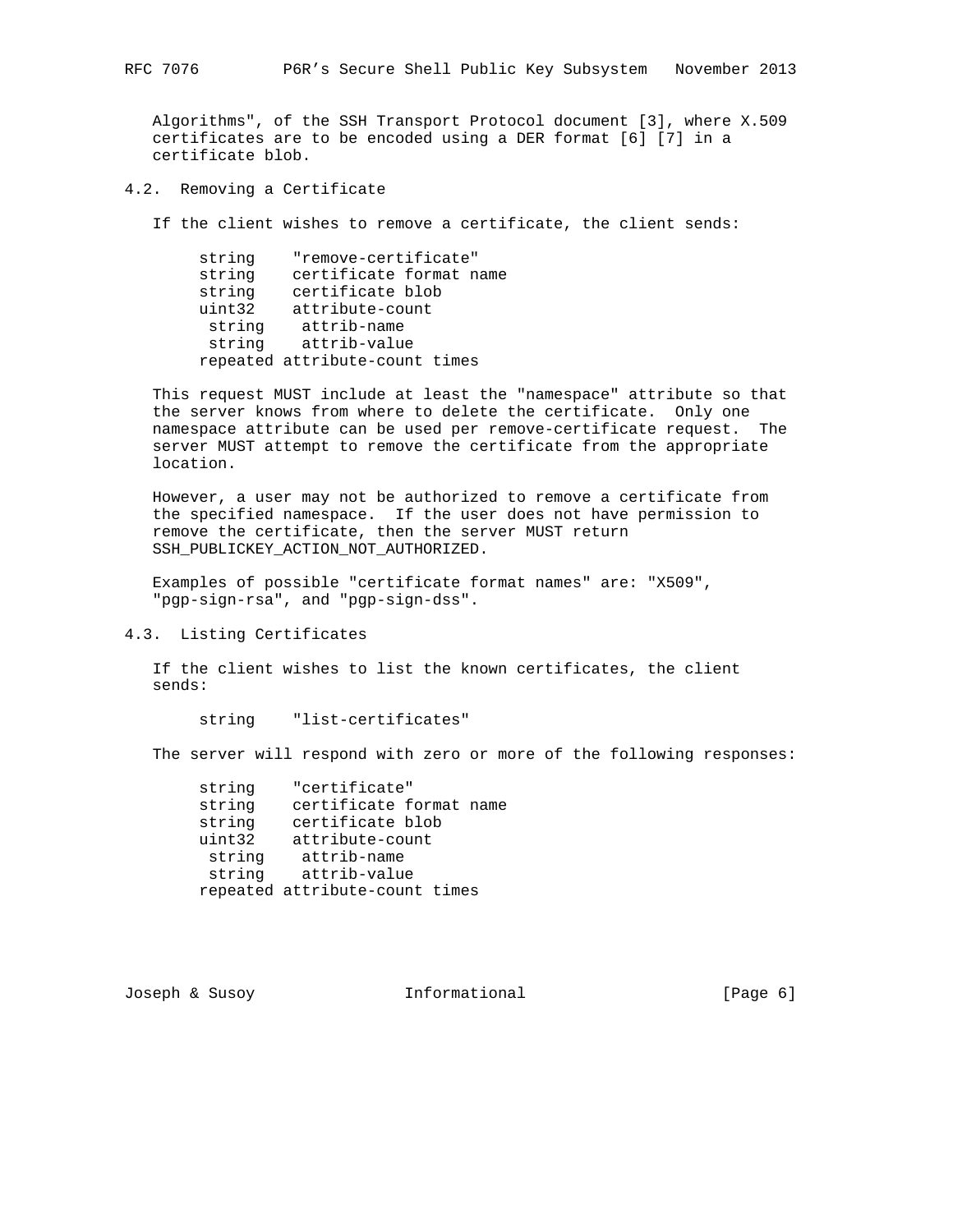There is no requirement that the responses be in any particular order. Whilst some server implementations may send the responses in some order, client implementations should not rely on responses being in any order.

 This response MUST include at least the "namespace" attribute so that a client can tell in which namespace the certificate resides. Only one namespace attribute can be used per list-certificate request.

 Following the last "certificate" response, a status packet MUST be sent.

4.4. Listing Namespaces

 If the client wishes to know existing namespaces on the server, it sends:

string "list-namespaces"

The server will respond with zero or more of the following responses:

| string | "namespace"    |
|--------|----------------|
| string | namespace name |

 It is possible that not all namespaces will be visible to every authenticated user. In this case, the responding server will return a subset of existing namespaces. See Security Considerations below.

 Following the last "namespace" response, a status packet MUST be sent.

Joseph & Susoy **Informational** [Page 7]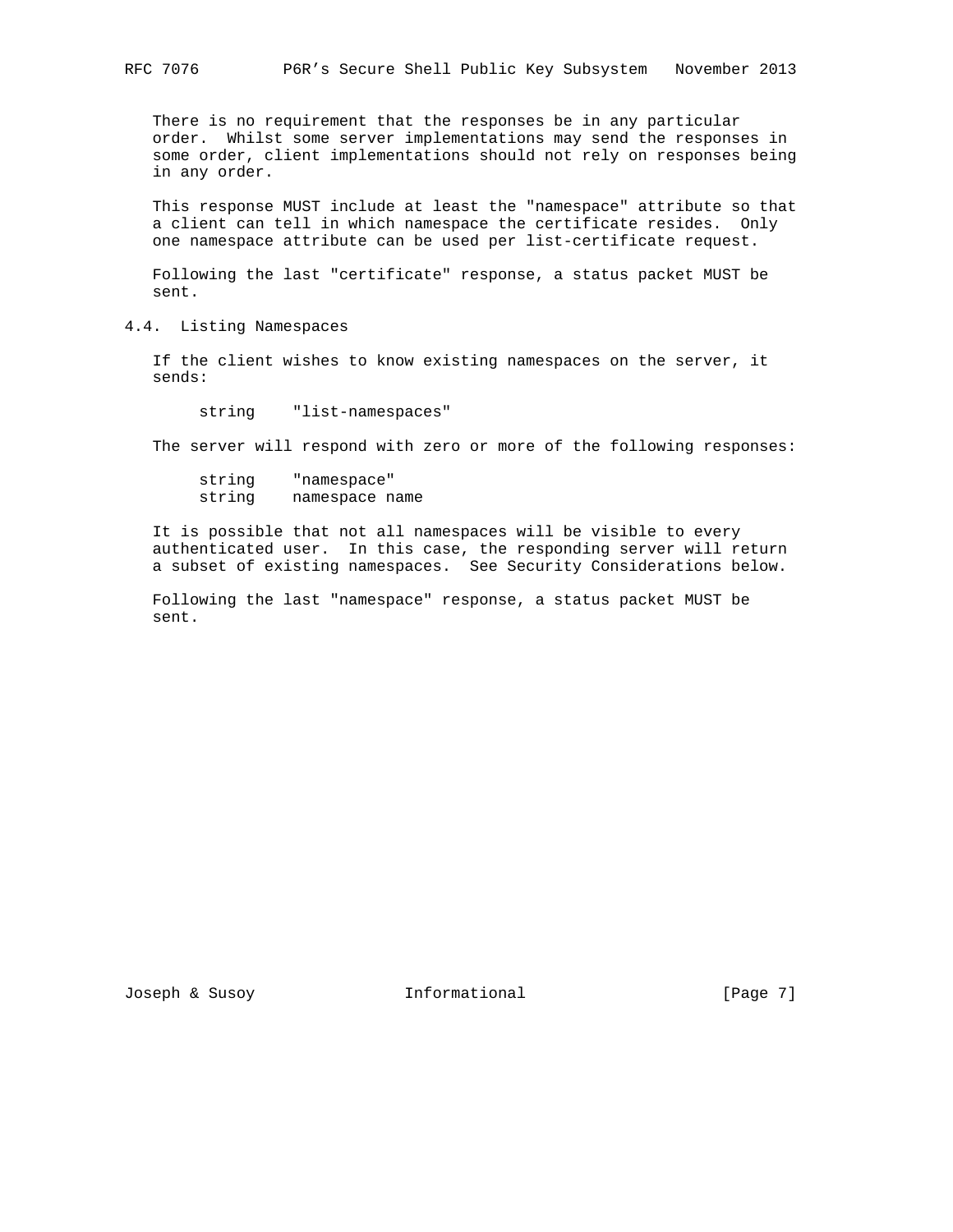5. Extending Public Key Operations

 In addition to adding new operations, this document describes extensions to the operations defined in RFC 4819.

5.1. Adding a Public Key

If the client wishes to add a public key, the client sends:

 string "add" string public key algorithm name string public key blob boolean overwrite uint32 attribute-count string attrib-name string attrib-value<br>bool critical critical repeated attribute-count times

 This request MAY include one "namespace" attribute so that a client can save the public key into a specific namespace. It is possible for the same user to save the same key into multiple namespaces, but this requires multiple add requests.

 If the namespace appearing in an add public key request does not already exist on a server, then it is created by this operation. However, if the user is not authorized to create a namespace the server MUST return SSH\_PUBLICKEY\_CANNOT\_CREATE\_NAMESPACE,

5.2. Removing a Public Key

If the client wishes to remove a public key, the client sends:

| string | "remove"                       |
|--------|--------------------------------|
| string | public key algorithm name      |
| string | public key blob                |
| uint32 | attribute-count                |
| string | attrib-name                    |
| string | attrib-value                   |
| bool   | critical                       |
|        | repeated attribute-count times |
|        |                                |

 This extension allows attributes to be added to a remove request. This request MAY include one "namespace" attribute so that a client can remove the public key from a specific namespace.

Joseph & Susoy **Informational** [Page 8]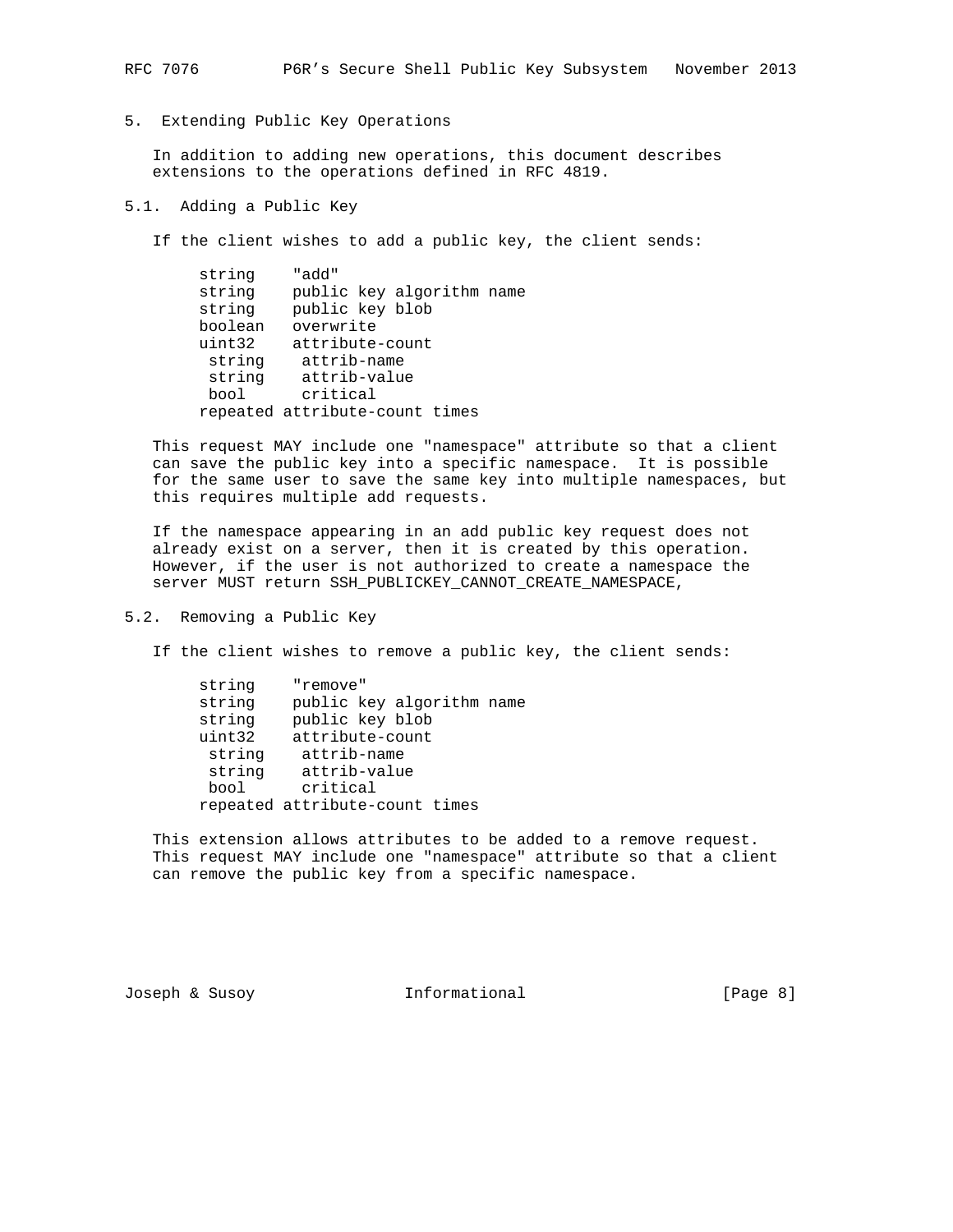#### 5.3. Listing Public Keys

If the client wishes to list the known public keys, the client sends:

 string "list" uint32 attribute-count string attrib-name string attrib-value bool critical repeated attribute-count times

 This extension allows attributes to be added to a list request. This request MAY include one "namespace" attribute so that a client can list the public keys from a specific namespace.

The server will respond with zero or more of the following responses:

 string "publickey" string public key algorithm name string public key blob uint32 attribute-count string attrib-name string attrib-value repeated attribute-count times

 This response MAY include the "namespace" attribute so that a client can tell in which namespace the key resides.

6. Security Considerations

 This protocol assumes that it is run over a secure channel and that the endpoints of the channel have been authenticated. Thus, this protocol assumes that it is externally protected from network-level attacks.

 This protocol provides a mechanism that allows key and certificate material to be uploaded and manipulated into a server application. It is the responsibility of the server implementation to enforce access controls that may be required to limit any particular user's access to the data in a namespace. For example, one user may be allowed to list only the contents of a namespace but not add or remove keys or certificates to/from it. The server MUST return SSH\_PUBLICKEY\_ACTION\_NOT\_AUTHORIZED when a user's action goes against its defined access controls.

Joseph & Susoy **Informational** [Page 9]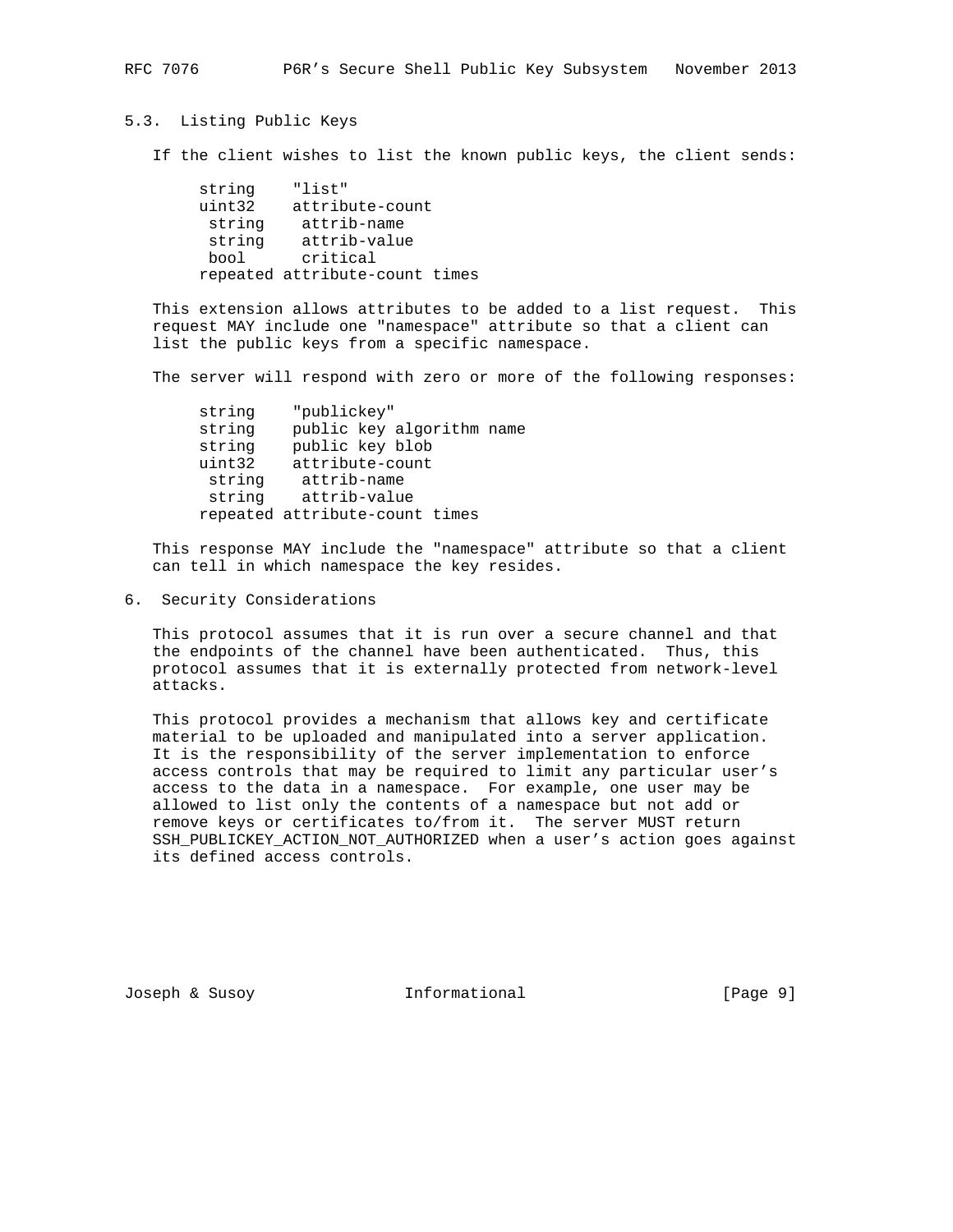This protocol requires the client to assume that the server will correctly implement and observe attributes applied to keys. Implementation errors in the server could cause clients to authorize keys and certificates for access they were not intended to have, or to apply fewer restrictions than were intended.

7. IANA Considerations

 Although Section 3.1 defines four new status codes, these are in the 'Private Use' range of IANA's Publickey Subsystem Status Codes registry as defined by Section 6.6.1 ("Conventions") in [1]. No IANA actions are required for this document.

- 8. References
- 8.1. Normative References
	- [1] Galbraith, J., Van Dyke, J., and J. Bright, "Secure Shell Public Key Subsystem", RFC 4819, March 2007.
	- [2] Bradner, S., "Key words for use in RFCs to Indicate Requirement Levels", BCP 14, RFC 2119, March 1997.
	- [3] Ylonen, T. and C. Lonvick, Ed., "The Secure Shell (SSH) Transport Layer Protocol", RFC 4253, January 2006.
	- [4] Ylonen, T. and C. Lonvick, Ed., "The Secure Shell (SSH) Authentication Protocol", RFC 4252, January 2006.
	- [5] Yergeau, F., "UTF-8, a transformation format of ISO 10646", STD 63, RFC 3629, November 2003.
	- [6] Cooper, D., Santesson, S., Farrell, S., Boeyen, S., Housley, R., and W. Polk, "Internet X.509 Public Key Infrastructure Certificate and Certificate Revocation List (CRL) Profile", RFC 5280, May 2008.
	- [7] ITU-T Recommendation X.690 (2002) | ISO/IEC 8825-1:2002, Information technology -- ASN.1 encoding rules: Specification of Basic Encoding Rules (BER), Canonical Encoding Rules (CER) and Distinguished Encoding Rules (DER).
- 8.2. Informative References
	- [8] OASIS, "Key Management Interoperability Protocol (KMIP) 1.1", January 2013, <http://docs.oasis-open.org/kmip/spec/v1.1/os/ kmip-spec-v1.1-os.html>.

Joseph & Susoy **Informational** [Page 10]